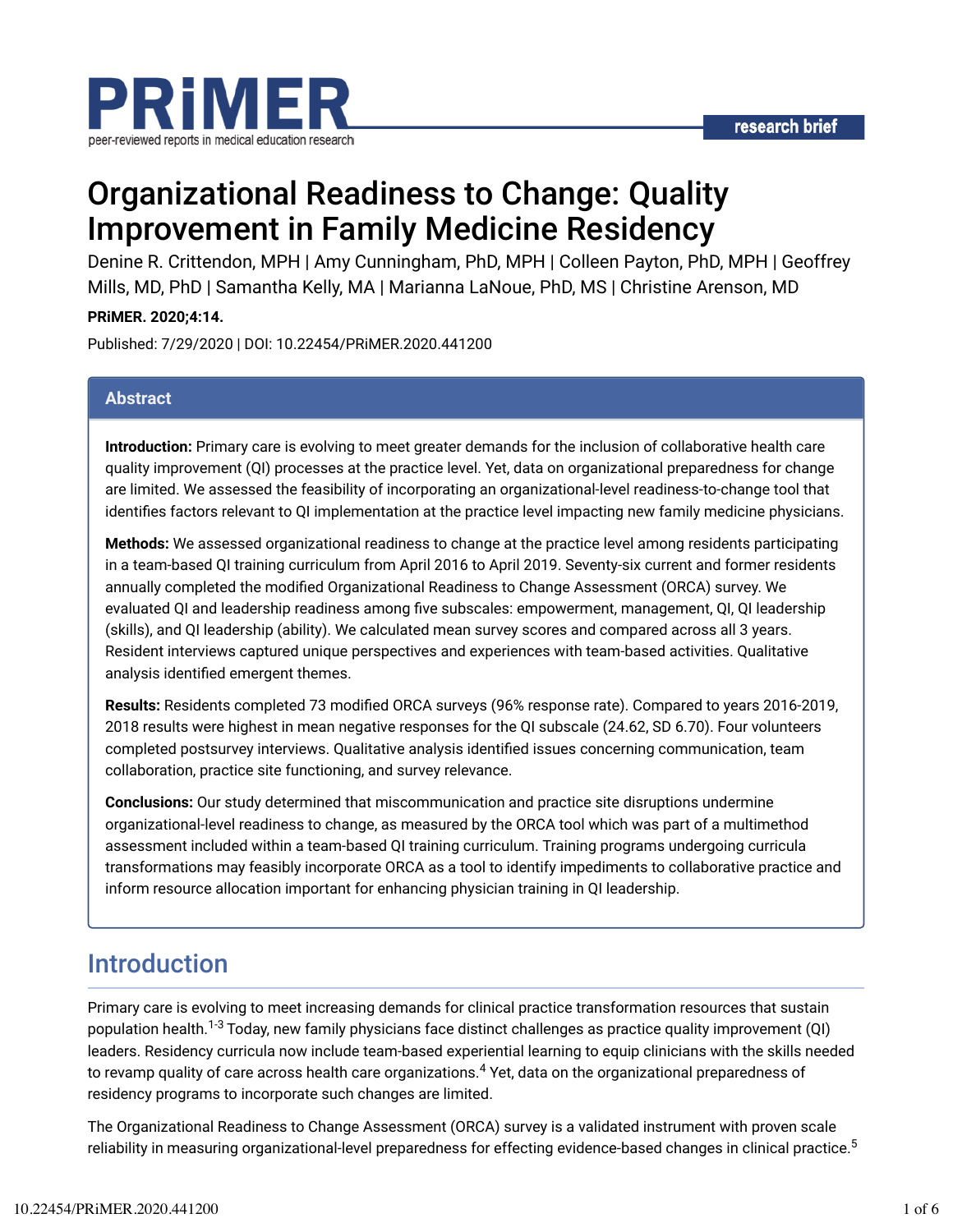The ORCA survey was developed by the Veterans Health Administration in accordance with core components of the Promoting Action on Research Implementation in Health Services theoretical framework.<sup>5</sup> This model is commonly used for QI implementation assessment within healthcare settings.

In this study, we assessed organizational readiness to change at the practice level among family medicine residents. Utilizing a multimethod approach, we collected data from residents who participated in team-based QI and leadership training at a large, urban practice site in Philadelphia, Pennsylvania. Our goal was to determine the feasibility and utility of incorporating an annual ORCA tool within our family medicine residency curriculum.

## **Methods**

## *Intervention*

In 2015, Thomas Jefferson University's family medicine residency program enhanced its QI and leadership curriculum as part of a Health Resources Services Administration Primary Care Training and Enhancement grant. We used an online QI toolkit of learning modules from the Institute for Healthcare Improvement as the framework for development.<sup>4</sup> Weekly conferences included dedicated time for resident participation in team-based QI projects. Teams developed aim statements and created plan-do-study-act cycles.<sup>4</sup> Project results were presented at grand rounds and an annual institutional QI poster session. A modified ORCA survey was introduced as an interventional tool to annually assess residents' perspectives of practice level readiness-to-change.<sup>5</sup>

## *Quantitative and Qualitative Measures*

Each spring, residents completed a modified ORCA composed of five subscales measuring QI and leadership readiness: empowerment (action), management (facilitation), QI (problem solving), QI leadership (skills), and QI leadership (ability). Residents read a series of statements associated with each subscale, such as, "I have the skills, knowledge and ability to promote team building to solve clinical care problems." A 5-point Likert scale captured levels of agreement or disagreement (strongly disagree to strongly agree). Scores were calculated as means. High or low mean scores reflect positive or negative agreement.

Of the eligible 76 current and former family medicine residents who received training between 2016 and 2019, 73 completed ORCA surveys. Noting increased negative mean results among 2018 residency graduates, faculty members determined follow-up interviews may yield more in-depth data. Negative responses determined to be associated with specific survey subscales (QI leadership and management) informed the development of four openended interview questions by the faculty and research team, an inquiry approach based on modified grounded theory. 6

A single research team reviewer conducted separate interviews with four residents who volunteered to meet at preselected locations of their choosing. The residents' identities were withheld from faculty. Each participant was asked four open-ended questions pertaining to survey relevancy and practice change barriers such as, "Do you think the survey questions are appropriate for capturing information concerning the activities of the QI team projects?" and "Which areas or activities do you think were especially challenging for residents and why?" The single reviewer documented all responses by hand and completed all processes of qualitative analysis.

## *Analysis*

We calculated descriptive statistics for all survey scores in Microsoft Excel. Means and standard deviations were compared across scores from 2016-2019. Mean differences between 2018 residency graduates and 2019 PGY-3 residents were examined to identify trends. We used an open-coding approach to assess open-ended responses. We performed qualitative analysis with NVivo software to identify emergent themes. The Institutional Review Board of Thomas Jefferson University determined this study to be exempt from review.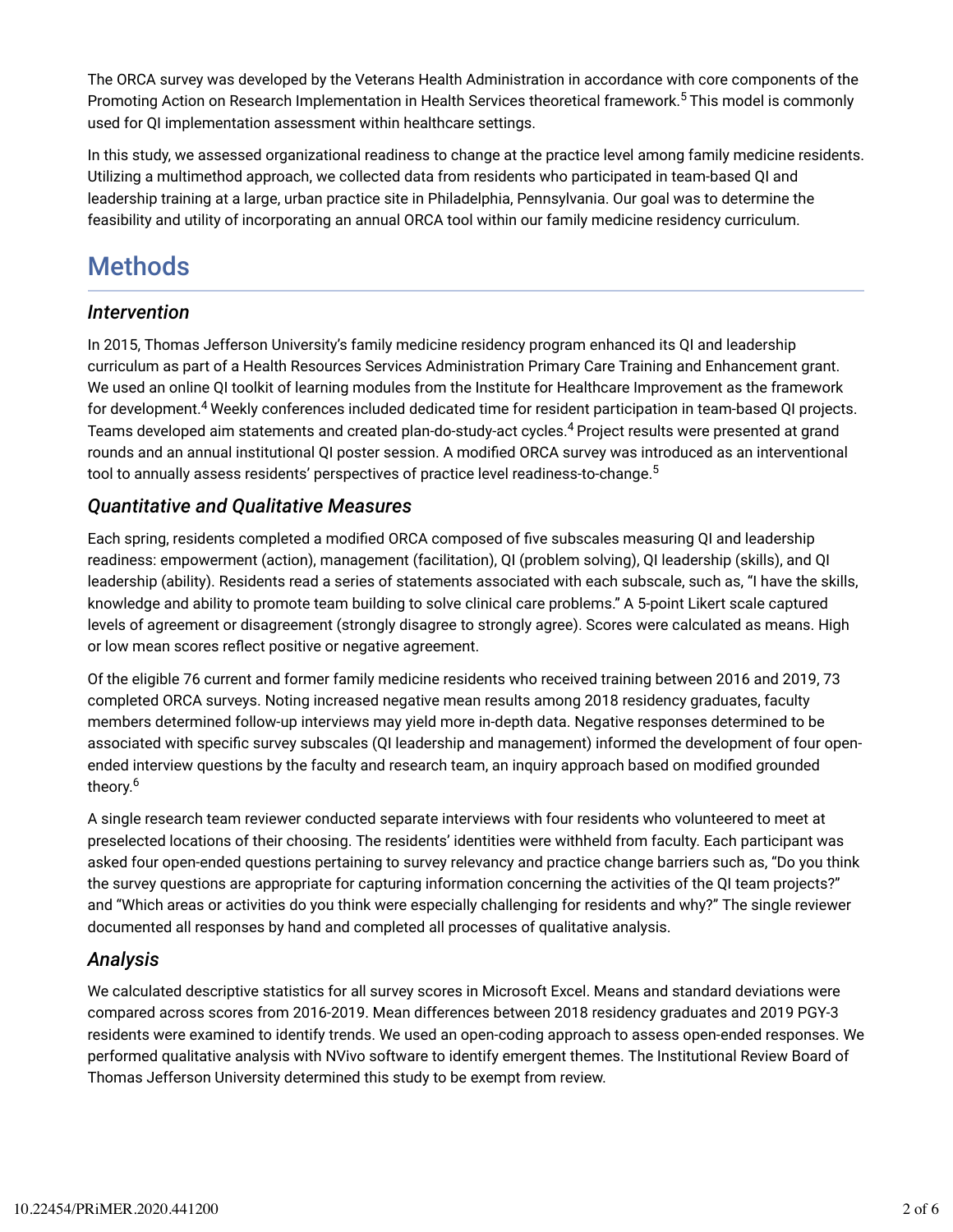## **Results**

With a response rate of 96% (73/76), data analysis results determined ORCA scores trended negatively from 2016-2018. A marked increase in disagree or strongly disagree responses occurred in 2018. Moreover, negative responses were specific to subscale, question type, and resident year. For example, the QI subscale had the lowest mean disagree responses for 2018 PGY-3 learners (23.86, SD 7.88) when compared to 2016 and 2017 PGY-3 learners, respectively (29.79, SD 2.11 and 27.29, SD 3.35; Table 1). Also, strongly disagree responses were selected most often for statements concerning empowerment, influence, communication, goal determination, and role assignment.

Qualitative analysis identified three emergent themes specific to adverse events experienced by residents (Table 2). Themes centered on miscommunication, team collaboration, and practice site functioning. High turnover in support staff was also found to hinder QI project execution. Residents further reported that ORCA survey jargon was discordant with day-to-day practice activities and the curriculum, as evidenced by the statement, "For example, the word 'deliverables' is foreign to our world." No negative comments about the program, faculty, clinical staff, or other residents were observed.

## *Postgraduate Year Trends*

Data pattern comparisons revealed trending scores differed between 2016-2018 and 2017-2019 residents. In contrast to 2018 graduates, mean scores trended positively for 2019 residents. Curriculum and survey clarity improvements may have contributed to increases in mean positive responses (Figures 1-2).

## **Conclusion**

Multimethod data analysis determined that obstacles to team-based practice and organizational readiness-tochange include miscommunication, misaligned interpersonal group dynamics, and practice site dysfunctions. ORCA results for 2018 residents revealed that negative response patterns were specific to survey subscales, in alignment with qualitative findings. However, 2019 resident data results suggest curriculum improvements had a positive effect on residents' QI and leadership training experiences.

Our study demonstrates that the modified ORCA is feasible and useful to administer to family medicine residents. When coupled with qualitative interviews, actionable feedback facilitates organizational readiness-to-change activities. The implications of these findings are particularly relevant to primary care training programs. ORCA is a valuable tool for guiding health care organizations with evidence-based clinical QI practice implementation, early identification of potential issues, and annual assessment of learner progress.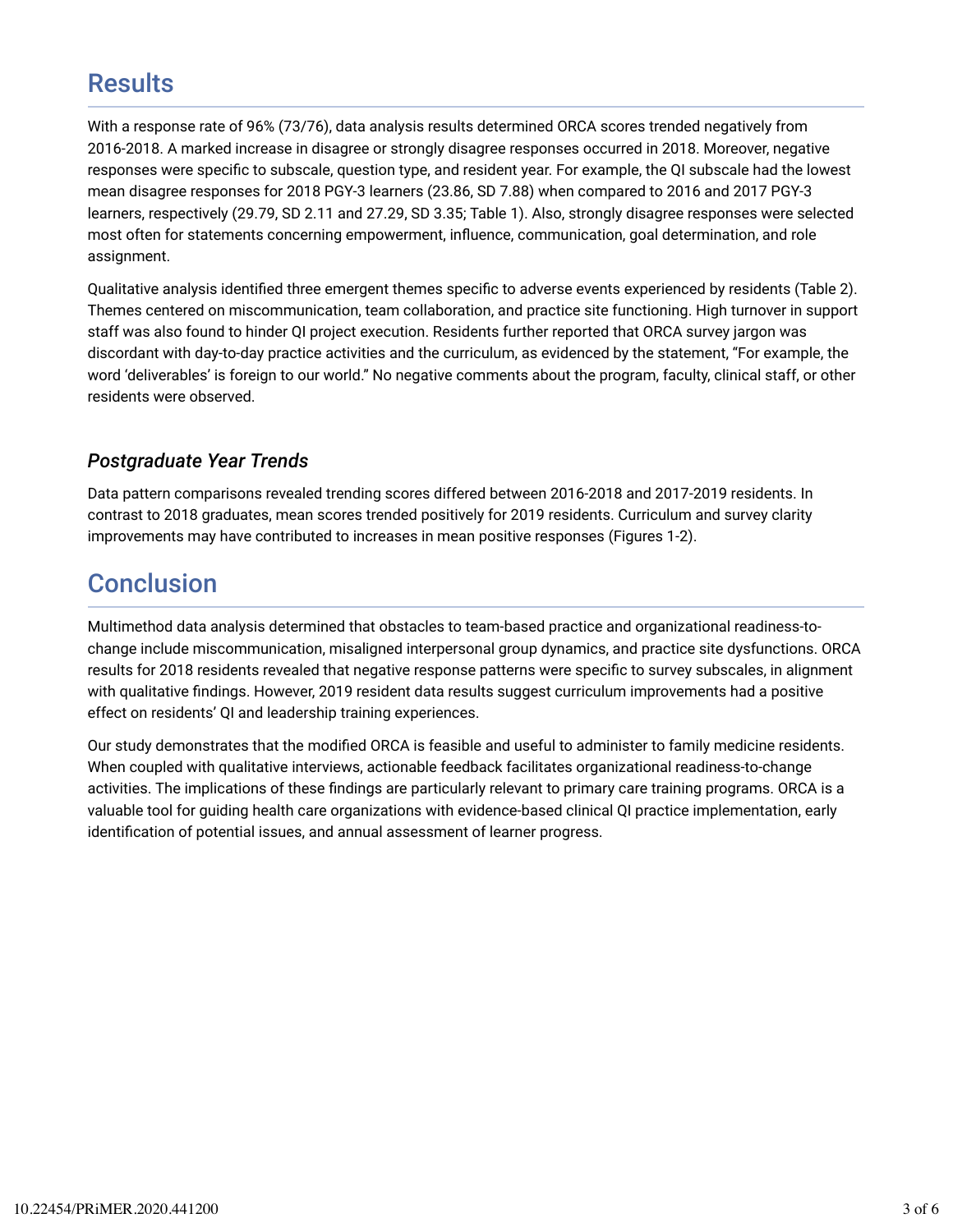## Tables and Figures

| Table 1. Mean Scores of OKCA QI Subscale, 2010-2019 |                         |                  |                  |                   |                |
|-----------------------------------------------------|-------------------------|------------------|------------------|-------------------|----------------|
|                                                     | Survey Year, Mean, (SD) |                  |                  |                   |                |
| Postgraduate<br>Year                                | 2016                    | 2017             | 2018             | 2019              | <b>Overall</b> |
|                                                     | 26.86 (7.20) n=7        | 25.83 (5.78) n=6 | 25.17 (3.97) n=6 | $30.33(3.79)$ n=3 | 26.59 (5.53)   |
|                                                     | 33.20 (4.55) n=5        | 24.80 (5.63) n=5 | 25.71 (8.16) n=7 | 26.50 (2.52) n=4  | 27.3 (6.53)    |
|                                                     | 29.79 (2.11) n=8        | 27.29 (3.35) n=7 | 23.86 (7.88) n=7 | 34.13 (3.76) n=8  | 28.98 (5.97)   |
| Overall                                             | 26.62 (5.34)            | 26.11 (4.73)     | 24.90 (6.74)     | 31.33 (4.67)      | 27.81 (5.97)   |

## Table 1: Moan Scores of OPCA OF Subscale 2016 2019

Abbreviation: ORCA, Organizational Readiness to Change Assessment; QI, quality improvement.

#### Table 2: Qualitative Statements From Resident Interviews, 2018

| <b>Theme</b>  | <b>Quotes From Residents Interviewed</b>                                                                                                                                                                                                                  |  |  |
|---------------|-----------------------------------------------------------------------------------------------------------------------------------------------------------------------------------------------------------------------------------------------------------|--|--|
| Communication | "There was no central tool for communication."<br>"As a group, communication is not easy this year. Being able to make meetings<br>are a problem for people due to timing."                                                                               |  |  |
| Collaboration | "The not knowing what was going on or who was doing what."<br>"Sometimes there is not much experience for residents to lead a group. The survey questions seems as<br>though they are regarding groups. We don't have formal groups but informal groups." |  |  |
| Practice Site | "We didn't know the chaos in the office besides our own chaos."<br>"There is a high turnover here, especially with support staff. It's harder to work in this environment while new<br>support staff trains."                                             |  |  |



#### Figure 1: Mean ORCA Subscale Scores for Residents Starting 2016, 2016-2018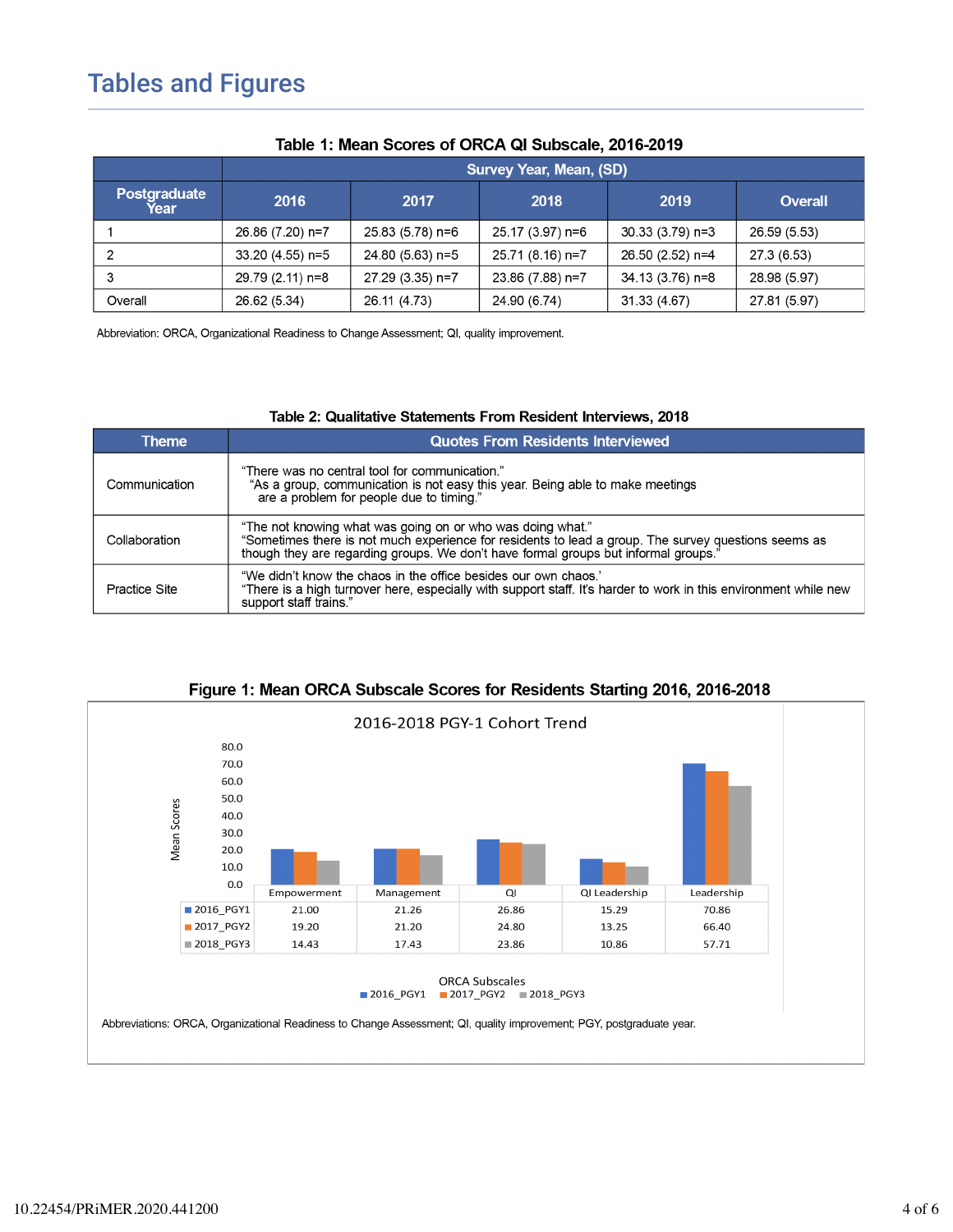

#### Figure 2: Mean ORCA Subscale Scores for Residents Starting 2017, 2017-2019

## Acknowledgments

The authors thank Dr Michael Rosenthal and Rashida Smith, MPH, for their inspiration, support, and generous feedback.

**Financial support**: This work was funded by the Health Resources and Services Administration of the US Department of Health and Human Services Grant Number: TOBHP28581. Project title: "Accelerating Primary Care Transformation at Jefferson (JeffAPCT)."

**Presentations**: This study was presented at the Society of Teachers of Family Medicine Annual Spring Conference, April 27-May 1, 2019, Toronto, Canada.

## Corresponding Author

Denine R. Crittendon, MPH

1015 Walnut Street, Suite 411, Department of Family and Community Medicine, Philadelphia, PA 19107. 215-955-7680

denine.crittendon@jefferson.edu

## **Author Affiliations**

Denine R. Crittendon, MPH - Department of Family and Community Medicine, Sidney Kimmel Medical College at Thomas Jefferson University, Philadelphia, PA

Amy Cunningham, PhD, MPH - Department of Family and Community Medicine, Sidney Kimmel Medical College at Thomas Jefferson University, Philadelphia, PA

Colleen Payton, PhD, MPH - Department of Family and Community Medicine, Sidney Kimmel Medical College at Thomas Jefferson University, Philadelphia, PA

Geoffrey Mills, MD, PhD - Department of Family and Community Medicine, Sidney Kimmel Medical College at Thomas Jefferson University, Philadelphia, PA

Samantha Kelly, MA - Department of Family and Community Medicine, Sidney Kimmel Medical College at Thomas Jefferson University, Philadelphia, PA

Marianna LaNoue, PhD, MS - Department of Family and Community Medicine, Sidney Kimmel Medical College, and Jefferson College of Population Health, Thomas Jefferson University, Philadelphia, PA